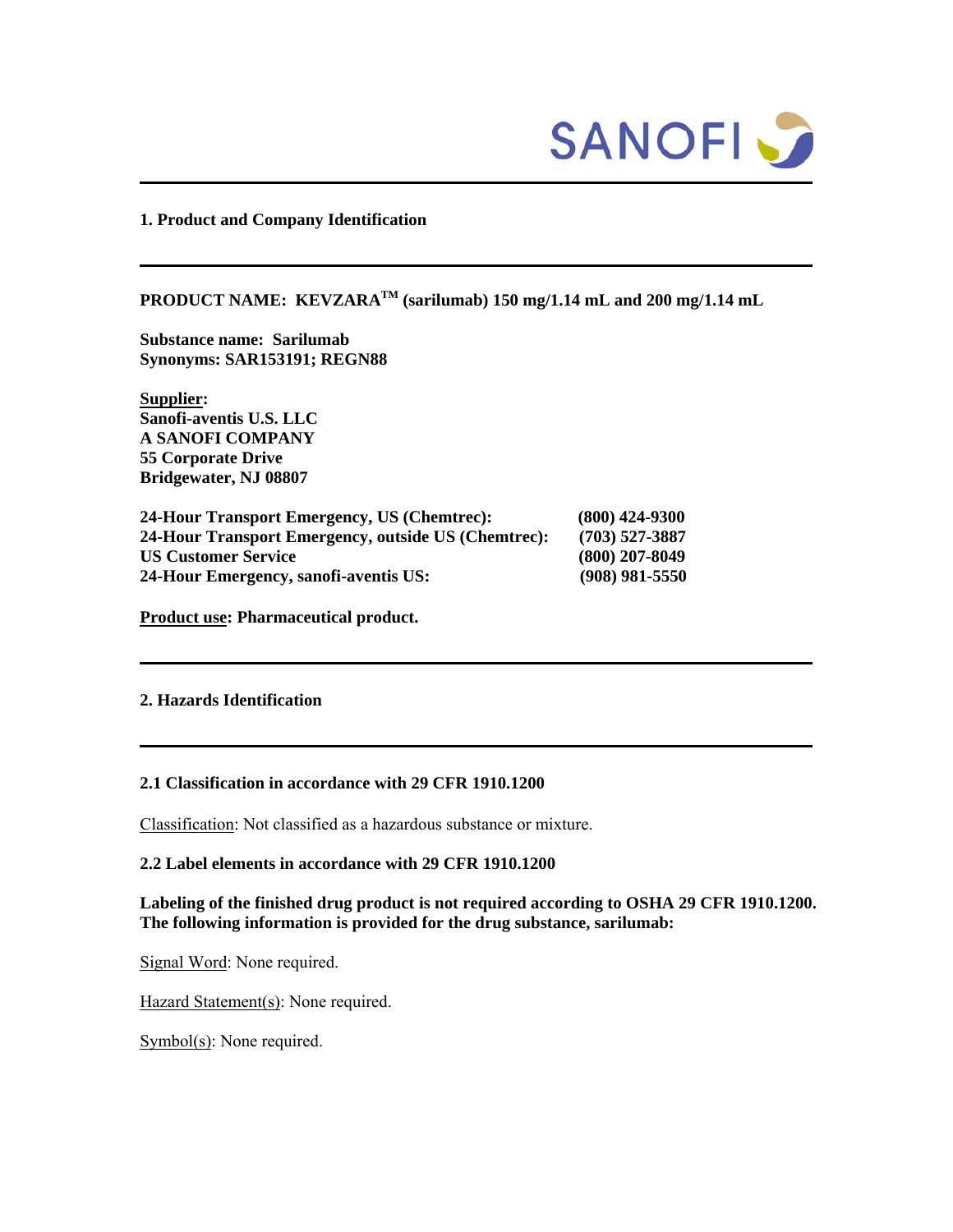# Precautionary Statement(s):

- Prevention: None required.
- Response: None required.
- Storage: None required.
- Disposal: None required.

# **2.3 Hazards Not Otherwise Classified (HNOC)**

None known.

# **3. Composition/Information on Ingredients**

Product description: Sarilumab, a recombinant human monoclonal antibody, in aqueous buffered solution.

| <b>Chemical Name:</b>    | <b>Common Name:</b> | $CAS$ #:      | Percentage or                                                            |
|--------------------------|---------------------|---------------|--------------------------------------------------------------------------|
|                          |                     |               | concentration range                                                      |
| Sarilumab                | Sarilumab           | Not available | $150 \text{ mg}/1.14 \text{ mL}$ and<br>$200 \text{ mg}/1.14 \text{ mL}$ |
| $α$ -D-Glucopyranosyl β- | <b>Sucrose</b>      | $57 - 50 - 1$ | 5 % w/v                                                                  |
| D-fructofuranoside       |                     |               |                                                                          |
| Polyoxyethylene 20       | Polysorbate 20      | 9005-64-5     | $0.2\%$ w/v                                                              |
| sorbitan monolaurate     |                     |               |                                                                          |
| L-Histidine              | Histidine           | $71-00-1$     | $25 \text{ mM}$                                                          |
| L-Arginine               | Arginine            | 74-79-3       | 50 mM                                                                    |

# **4. First Aid Measures**

### **4.1 First aid procedures**

Eye contact: In case of contact with product, immediately flush eyes with plenty of water for at least 15 minutes. If easy to do, remove contact lenses if worn. Get medical attention if irritation develops.

Skin contact: In case of contact with product, immediately flush skin with plenty of water. Remove contaminated clothing and shoes. Get medical attention if irritation develops and persists.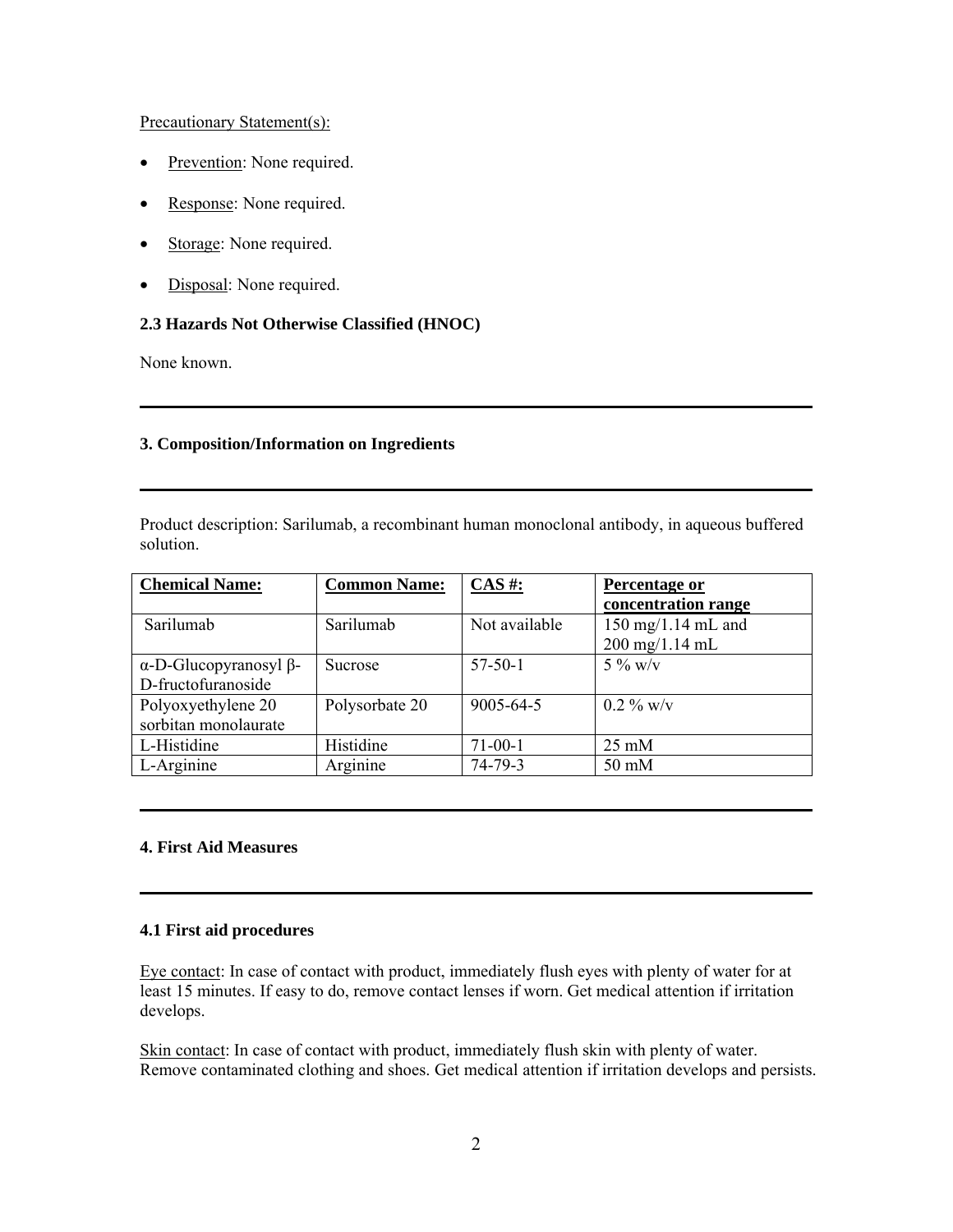Ingestion: If swallowed, call a poison center or physician. Do NOT induce vomiting unless directed to do so by a physician. Never give anything by mouth to an unconscious person. Rinse mouth thoroughly with water.

Inhalation: If product is inhaled, remove to fresh air. If breathing is difficult, trained personnel should give oxygen. Get medical attention.

## **4.2 Most important symptoms and effects, both acute and delayed**

Based on the sarilumab clinical development program, the anticipated adverse events for sarilumab are neutropenia, thrombocytopenia, elevation in liver transaminases, elevation in lipids and infections, all of which are consistent with the pharmaceutical effect of IL-6 inhibition. Dose administration was by subcutaneous injection.

# **4.3 Indication of any immediate medical attention and special treatment needed**

Treat symptomatically and supportively.

# **5. Fire Fighting Measures**

## **5.1 Extinguishing media**

Suitable extinguishing media: All means: water, carbon dioxide, foam or dry chemical.

Unsuitable extinguishing media: Strong water jet.

# **5.2 Specific hazards arising from the chemical**

This product presents a minimal fire or explosion hazard. Hazardous combustion products could include: carbon monoxide, carbon dioxide, oxides of sulfur and nitrogen.

# **5.3 Special Protective Equipment and Precautions for Fire-fighters**

In case of fire, use full firefighting turnout (bunker) gear and self-contained breathing apparatus (SCBA). Keep personnel upwind and away from fire. Move container from fire area if you can do it without risk. Do not scatter spilled material with high-pressure water streams. Dike firecontrol water for later disposal.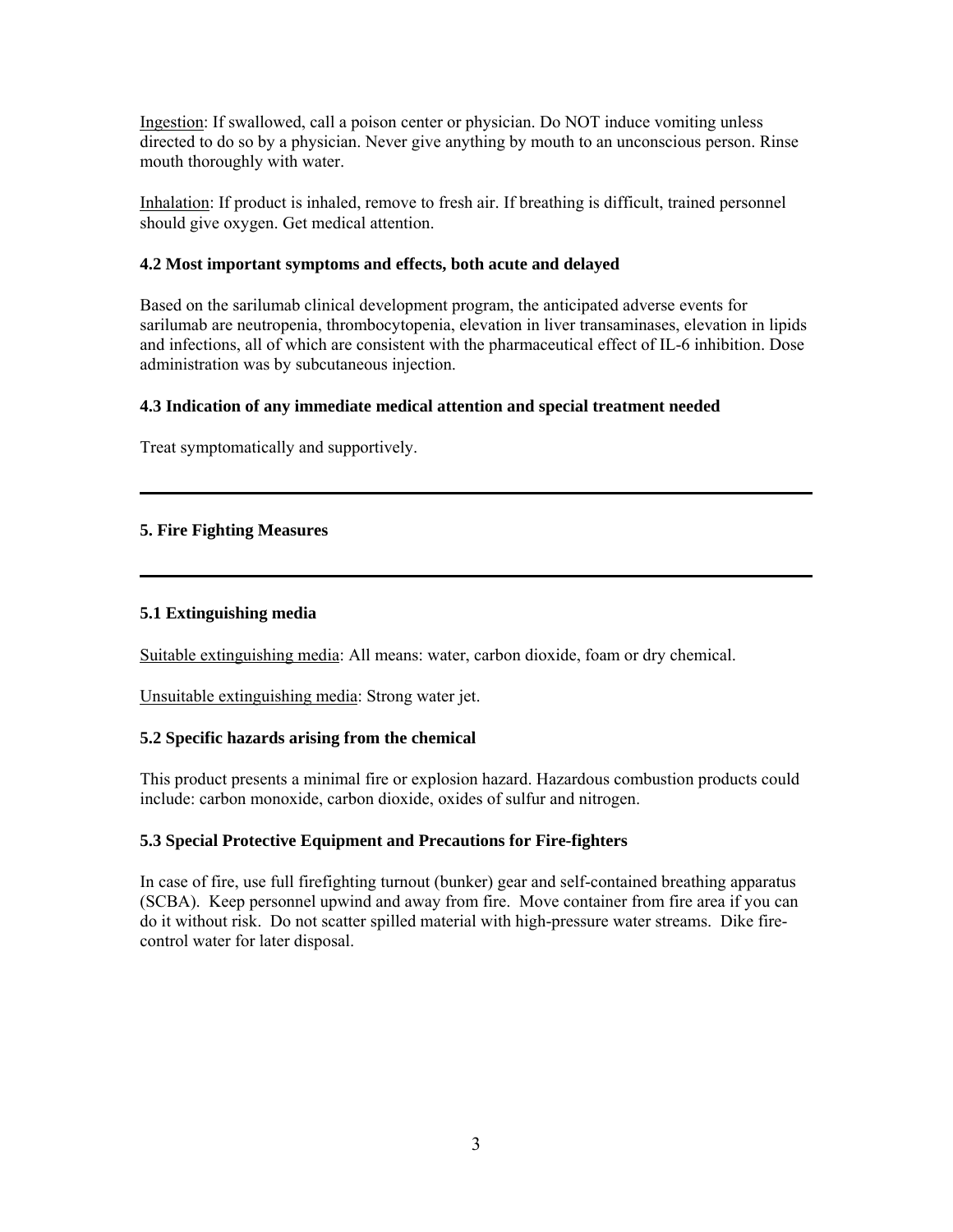# **6. Accidental Release Measures**

### **6.1 Personal precautions and Protective Equipment:**

Eye protection, respiratory protective equipment, and suitable protective clothing should be worn (see Section 8).

### **6.2 Emergency Procedures:**

Follow local workplace procedures. Prevent the product from entering the environment. Avoid discharges to sewers, drains, waterways, or onto the ground.

### **6.3 Methods for containment:**

Absorb spilled liquid with a suitable inert material, place in suitable container for disposal and mop area.

### **6.4 Methods for clean-up:**

Wash the floor with plenty of water, absorb or retain the cleaning water for disposal.

#### **7. Handling and Storage**

# **7.1 Precautions for Safe Handling**

Product should be used in a controlled work area. Use with adequate ventilation. Avoid contact with eyes, skin and clothing. Place a disposable absorbent pad under the product preparation area. Do not eat, smoke or drink while handling product. Wash hands thoroughly after handling.

# **7.2 Conditions for Safe Storage**

Store at  $36^{\circ}$  to  $46^{\circ}$  F (2°C to 8°C).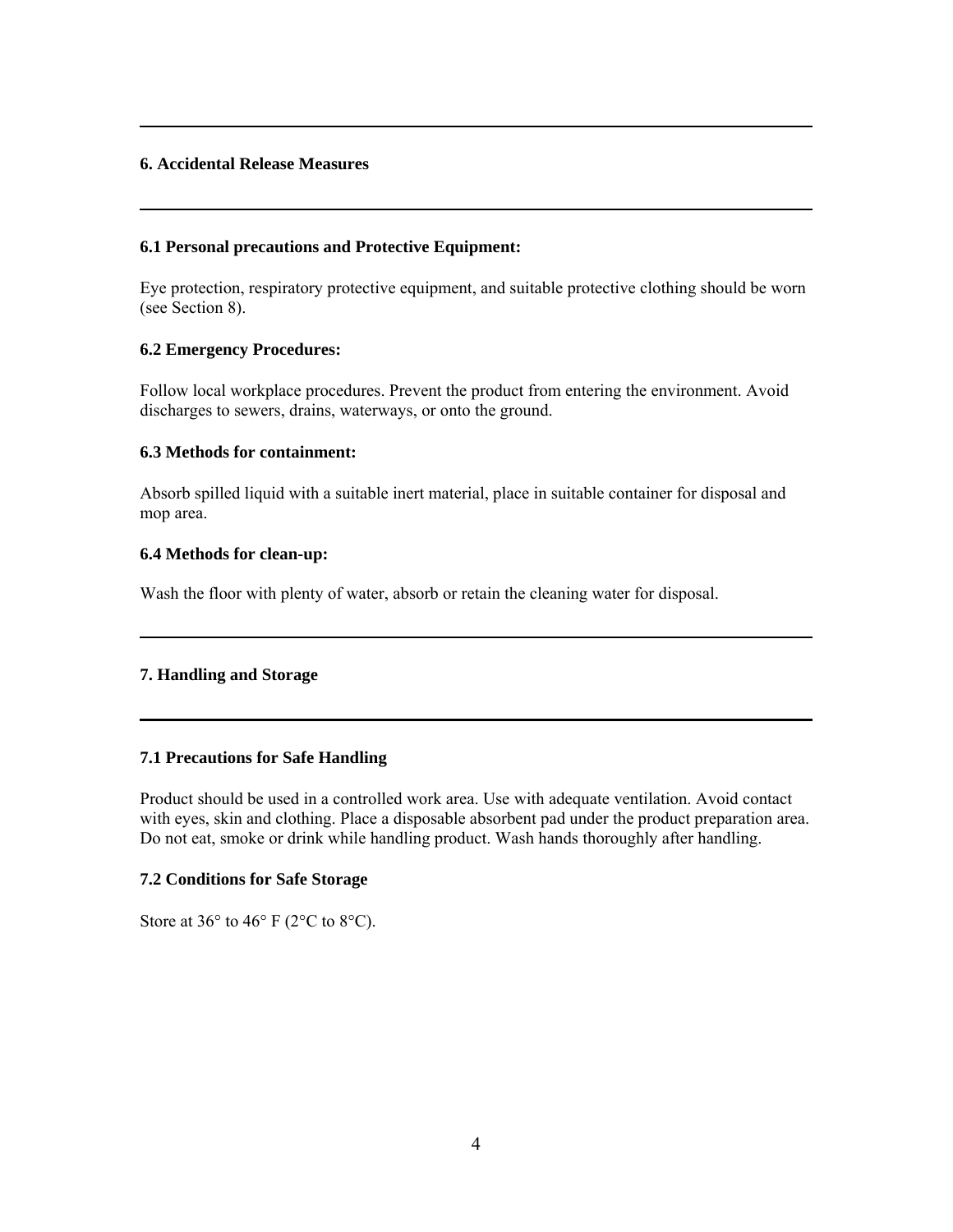# **8. Exposure Controls/Personal Protection**

### **8.1 Exposure Limits**

Sanofi-aventis occupational exposure limit: not established.

# **8.2 Appropriate Engineering Controls**

Provide adequate ventilation. No other specific controls are needed under normal handling conditions. Use of a laboratory hood or biosafety cabinet is advised when the generation of aerosols is possible.

### **8.3 Individual Protection Measures**

Eye/face protection: Safety glasses with side shields or safety goggles should be worn if there is a potential for eye contact with the product.

Skin protection: Suitable protective gloves should be worn. Use of a protective or disposable gown or laboratory coat is recommended if there exists a potential for contact with the product.

Respiratory protection: None normally required for routine handling of the product. However, approved respiratory protection should be worn if there is a potential for exposure to the product. A respiratory protection program that meets OSHA 29 CFR 1910.134 and ANSI Z88.2 must be followed whenever workplace conditions warrant respirator usage.

General hygiene considerations: Wash hands before breaks and at the end of the work shift.

#### **9. Physical and Chemical Properties**

Appearance: colorless liquid. Odor: no detectable odor. Odor threshold: no data available. pH: 6.0 Melting point/ Freezing point: no data available. Initial boiling point/boiling point range: no data available. Flash point: not applicable. Evaporation rate: similar to water. Flammability: no data available. Upper/lower flammability or explosive limits: no data available. Vapor pressure: similar to water. Vapor density: no data available. Relative density: 1.047 - 1.072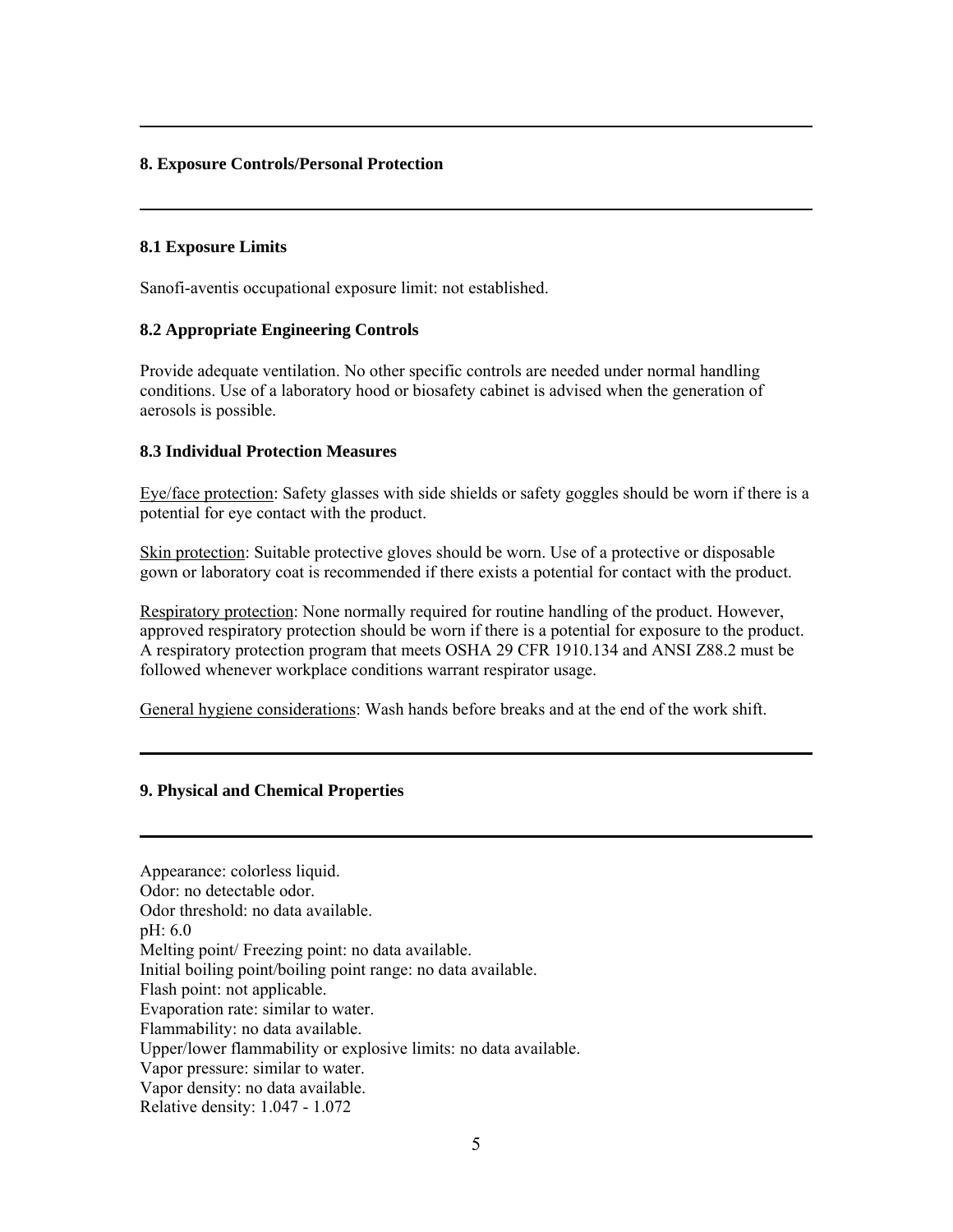Solubility: Miscible with water. Partition coefficient, n-octanol/water: no data available. Auto-ignition temperature: no data available. Decomposition temperature: no data available. Viscosity: no data available.

### **10. Stability and Reactivity**

### **10.1 Reactivity**

Not a reactive material under normal handling conditions.

### **10.2 Chemical Stability**

Stable under normal handling conditions.

# **10.3 Possibility of hazardous reactions**

None known.

#### **10.4 Conditions to Avoid**

Keep away from heat, sparks and flames.

### **10.5 Incompatible materials**

Strong oxidizing and reducing agents.

#### **10.6 Hazardous decomposition products**

Carbon monoxide, carbon dioxide, oxides of sulfur and nitrogen.

# **11. Toxicological Information**

### **The following information is for the active ingredient sarilumab unless otherwise noted:**

Information on likely routes of exposure: Not expected under normal handling conditions. Unintended spills or releases could result in exposure to eyes, skin and respiratory tract. As an antibody, exposure by the oral route is likely negligible.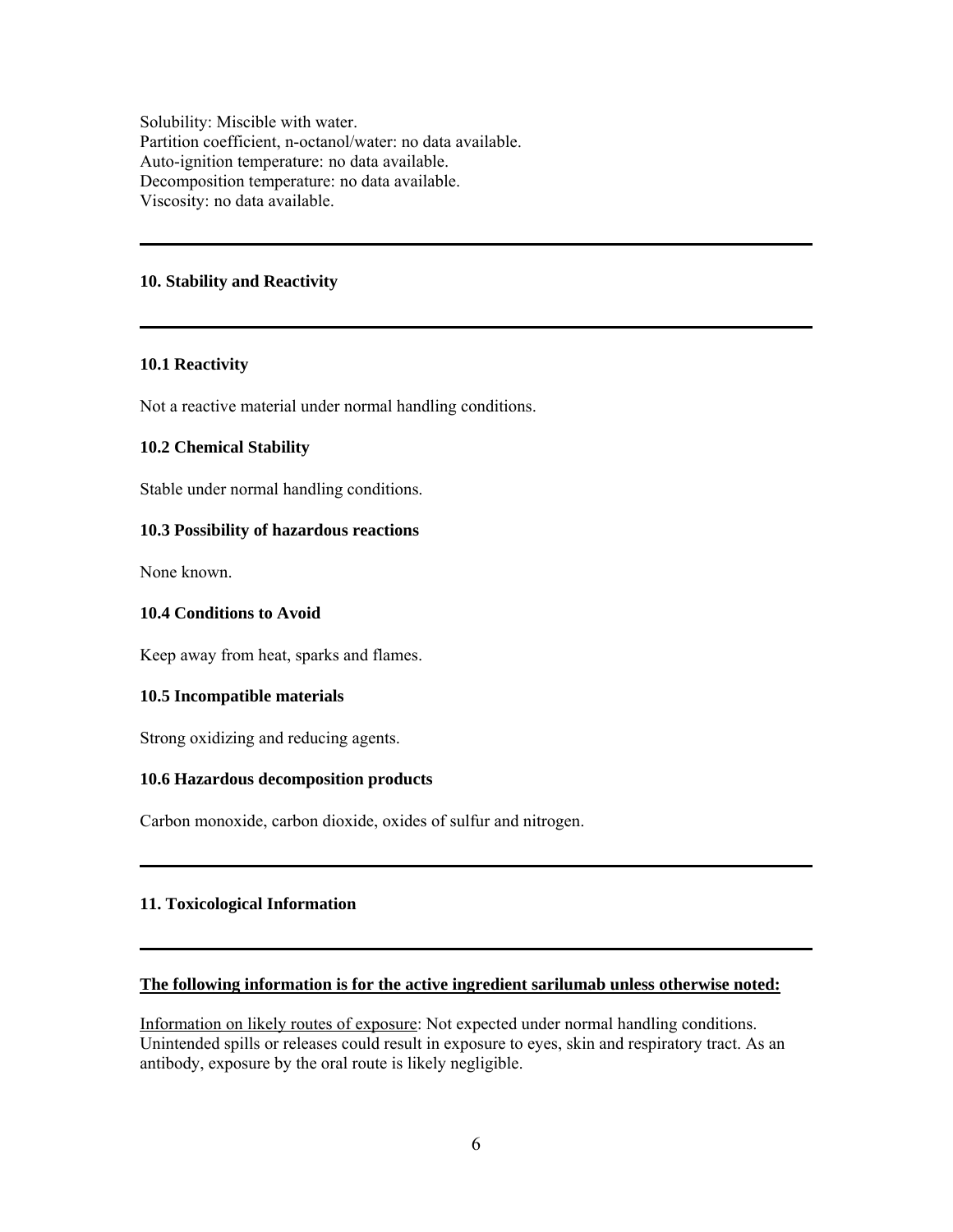Symptoms related to the physical, chemical and toxicological characteristics: Based on the sarilumab clinical development program, the anticipated adverse events for sarilumab are neutropenia, thrombocytopenia, elevation in liver transaminases, elevation in lipids and infections, all of which are consistent with the pharmaceutical effect of IL-6 inhibition. Dose administration was by subcutaneous injection.

Effects of short-term (acute) exposure: No data available. No adverse effects were observed in repeat-dose animal studies.

Effects of long-term (chronic) exposure: No adverse effects were observed in repeat-dose animal studies.

Acute toxicity  $(LD_{50})$ : Single-dose acute toxicology studies were not performed.

Skin corrosion/irritation: No data available.

Serious eye damage/irritation: No data available.

Sensitization: No data available.

Specific target organ toxicity – single exposure (STOT-SE): No data available. No adverse effects were observed in repeat-dose animal studies.

Specific target organ toxicity – repeated exposure (STOT-RE): No adverse effects were observed in repeat-dose animal studies.

Carcinogenicity: No long-term animal studies have been performed to establish the carcinogenicity potential of sarilumab.

Not listed by NTP, not found to be a potential carcinogen by IARC or OSHA.

Reproductive toxicity and teratogenicity: No teratogenic effects or adverse effects on fertility were observed in several animal studies.

Mutagenicity: Mutagenicity studies have not been conducted. These studies are not usually conducted for monoclonal antibodies.

Aspiration hazard: No data available.

#### **12. Ecological Information**

### **The following information is for the active ingredient sarilumab unless otherwise noted:**

#### **12.1. Ecotoxicity**

No data available.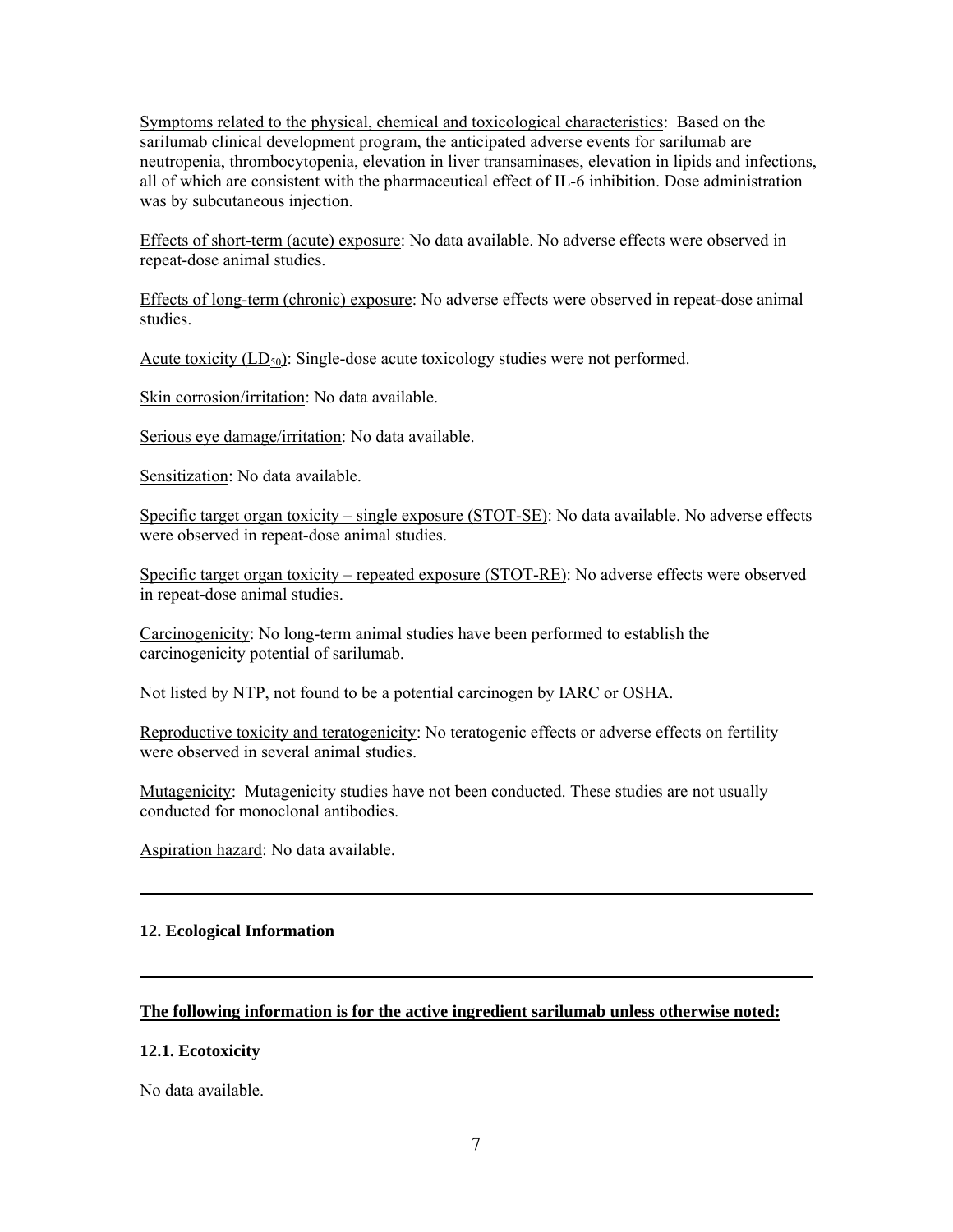# **12.2. Persistence and degradability**

No data available. Because sarilumab is a protein, it is expected to degrade to small peptides and individual amino acids.

# **12.3. Bioaccumulative potential**

No data available.

# **12.4 Mobility in soil**

No data available.

### **12.5 Other adverse effects**

No data available.

# **13. Disposal Considerations**

### **13.1 Disposal of product waste**

Disposal should be in accordance with applicable regional, national and local laws and regulations. Local regulations may be more stringent than regional or national requirements.

# **13.2 Disposal of packaging waste**

Dispose of in a safe manner in accordance with federal, state and local environmental regulations. Empty packages, containers or liners may contain product residue.

### **14. Transport Information**

#### **14.1 Basic shipping information, finished product**

| U.S. DOT         | Not a regulated material. |
|------------------|---------------------------|
| <b>ICAO/IATA</b> | Not a regulated material. |
| <b>IMDG</b>      | Not a regulated material. |